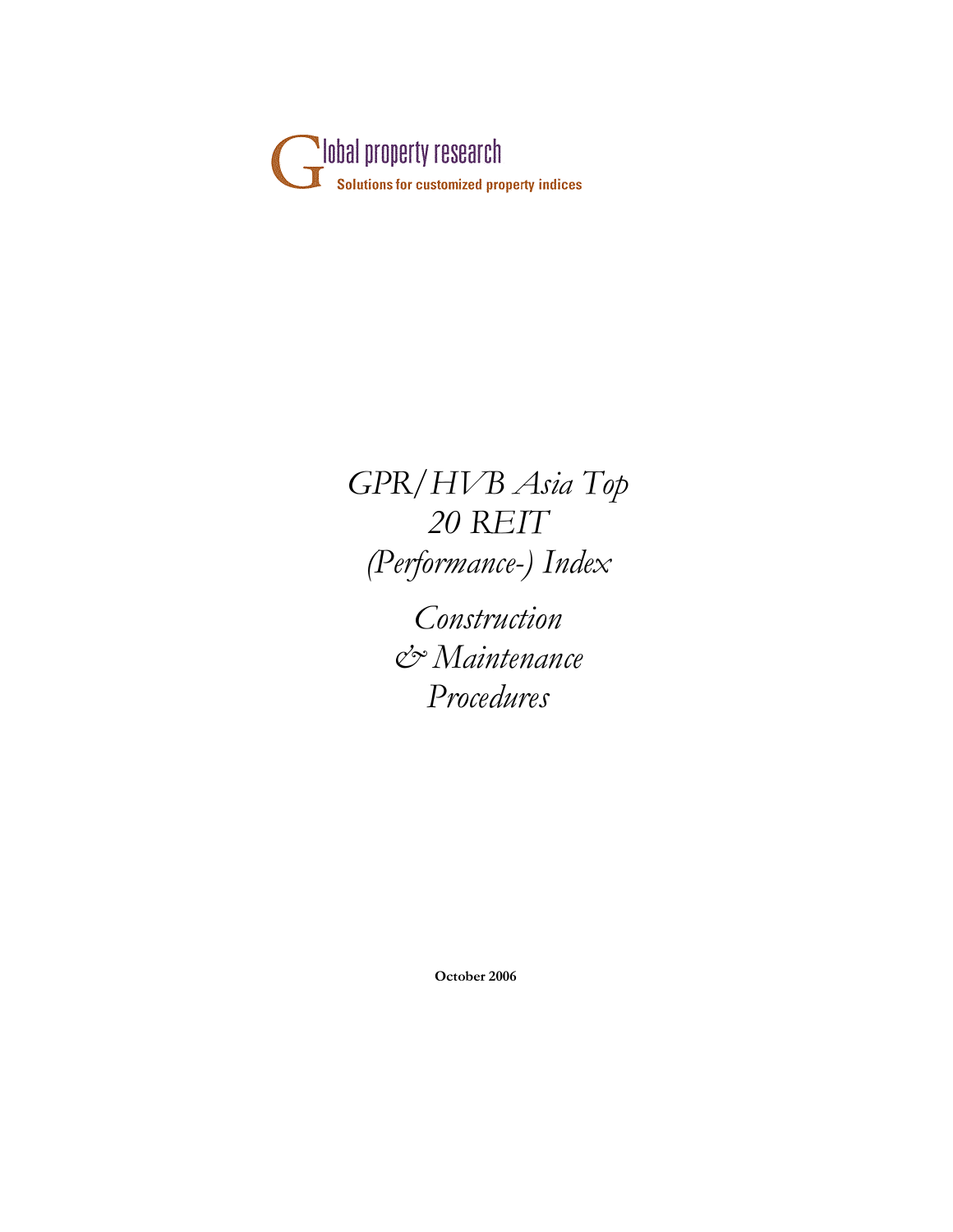# *Contents*

|   | Glossary                                                                 | 3              |
|---|--------------------------------------------------------------------------|----------------|
|   | GPR/HVB Asia Top 20 REIT (Performance-) Index Calculation Procedures     | $\overline{4}$ |
| 2 | Composition of the GPR/HVB Asia Top 20 REIT (Performance-) Index         | 5              |
| 3 | Calculation of the GPR/HVB Asia Top 20 REIT (Performance-) Index         | 7              |
| 4 | Publication of the GPR/HVB Asia Top 20 REIT (Performance-) Index         | 8              |
| 5 | Periodic adjustment of the GPR/HVB Asia Top 20 REIT (Performance-) Index | 9              |
| 6 | Final provisions for the GPR/HVB Asia Top 20 REIT (Performance-) Index   | 11             |
|   |                                                                          |                |
|   | $A$ ppendi $x$                                                           | 12             |
|   | Technical Appendix                                                       | 13             |
| 8 | Price Source Appendix                                                    | 15             |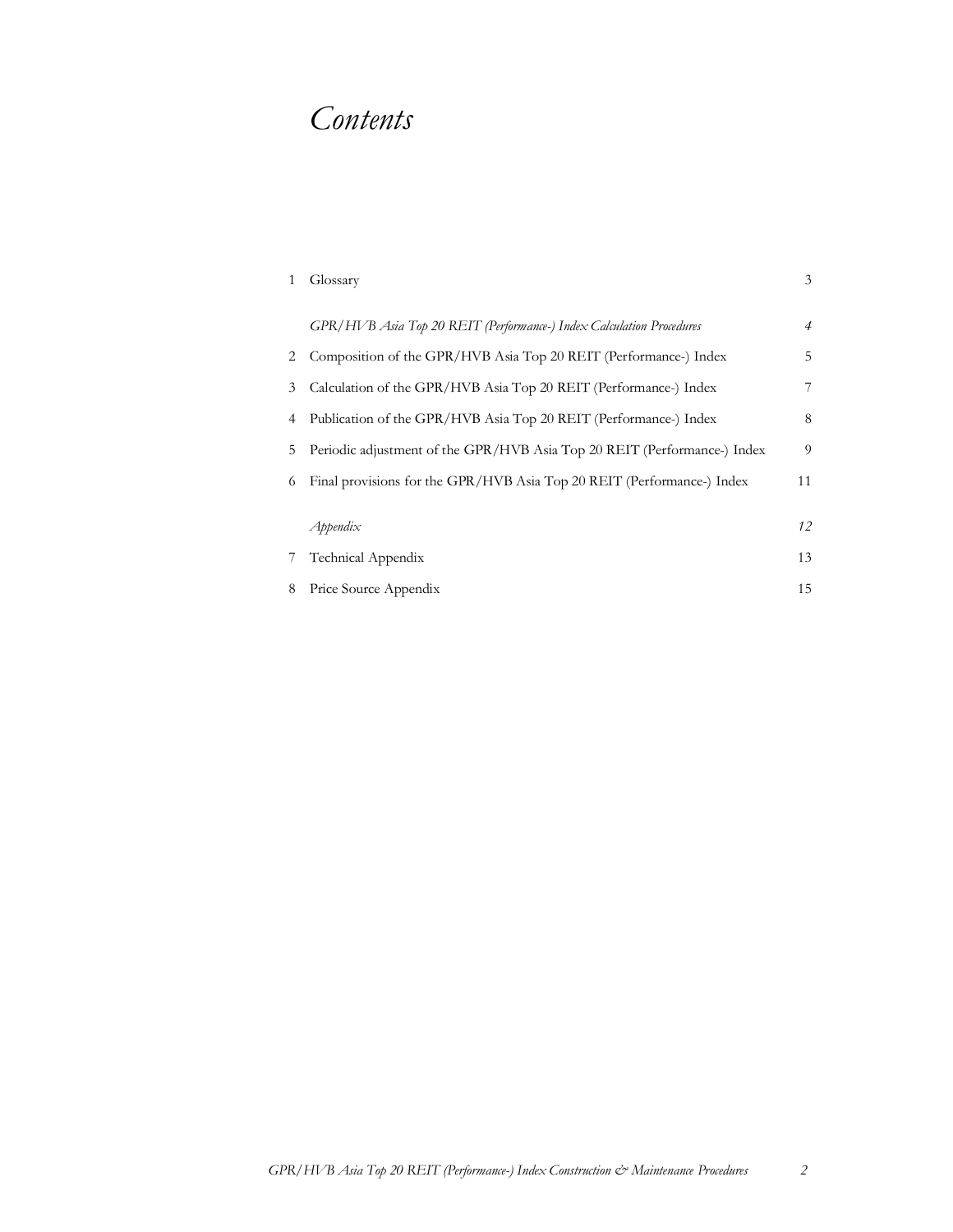# 1 GLOSSARY

| Adjustment factor      | A multiplier to correct for changes in the intrinsic value of the stock not<br>having return implications.                                                                       |
|------------------------|----------------------------------------------------------------------------------------------------------------------------------------------------------------------------------|
| Bank fund              | A property company, managed by a bank, with an unlimited amount of<br>shares. The company issues and buys back shares constantly at a price<br>determined by the company itself. |
| Base                   | Initial value of the index.                                                                                                                                                      |
| Compiler               | Party responsible for the management and maintenance of the indices                                                                                                              |
| De-merger              | Situation in which a company splits up in two or more entities, which<br>may be floated.                                                                                         |
| Development activities | Property holdings under construction                                                                                                                                             |
| Directors' holdings    | Shares held by the management and board of Directors of the company                                                                                                              |
| Ex-dividend date       | First trading date at which the holder of the stock is no longer entitled to<br>receive the subsequent dividend                                                                  |
| Free float             | The number of shares outstanding considered to be available for trading<br>on the stock market                                                                                   |
| Gross dividends        | Dividends before taxes                                                                                                                                                           |
| Indicative values      | Values subject to change                                                                                                                                                         |
| Investment activities  | Income generating property holdings, including land                                                                                                                              |
| Market capitalization  | Number of shares outstanding times the share price                                                                                                                               |
| Nominee account        | A joint share account held by a financial institution aggregating various<br>separate share holdings                                                                             |
| Operational turnover   | Recurrent income from activities                                                                                                                                                 |
| Primary stock listing  | Quotation of the stock with the highest number of shares traded                                                                                                                  |
| Spin-off               | Situation in which a company disposes part of its portfolio by creating a<br>separate entity, which subsequently may be floated                                                  |
| Suspension of trading  | A temporary deferral of regulated trading                                                                                                                                        |
| Trading volume         | Share turnover expressed as the number of shares traded times the price<br>of the shares in US dollars                                                                           |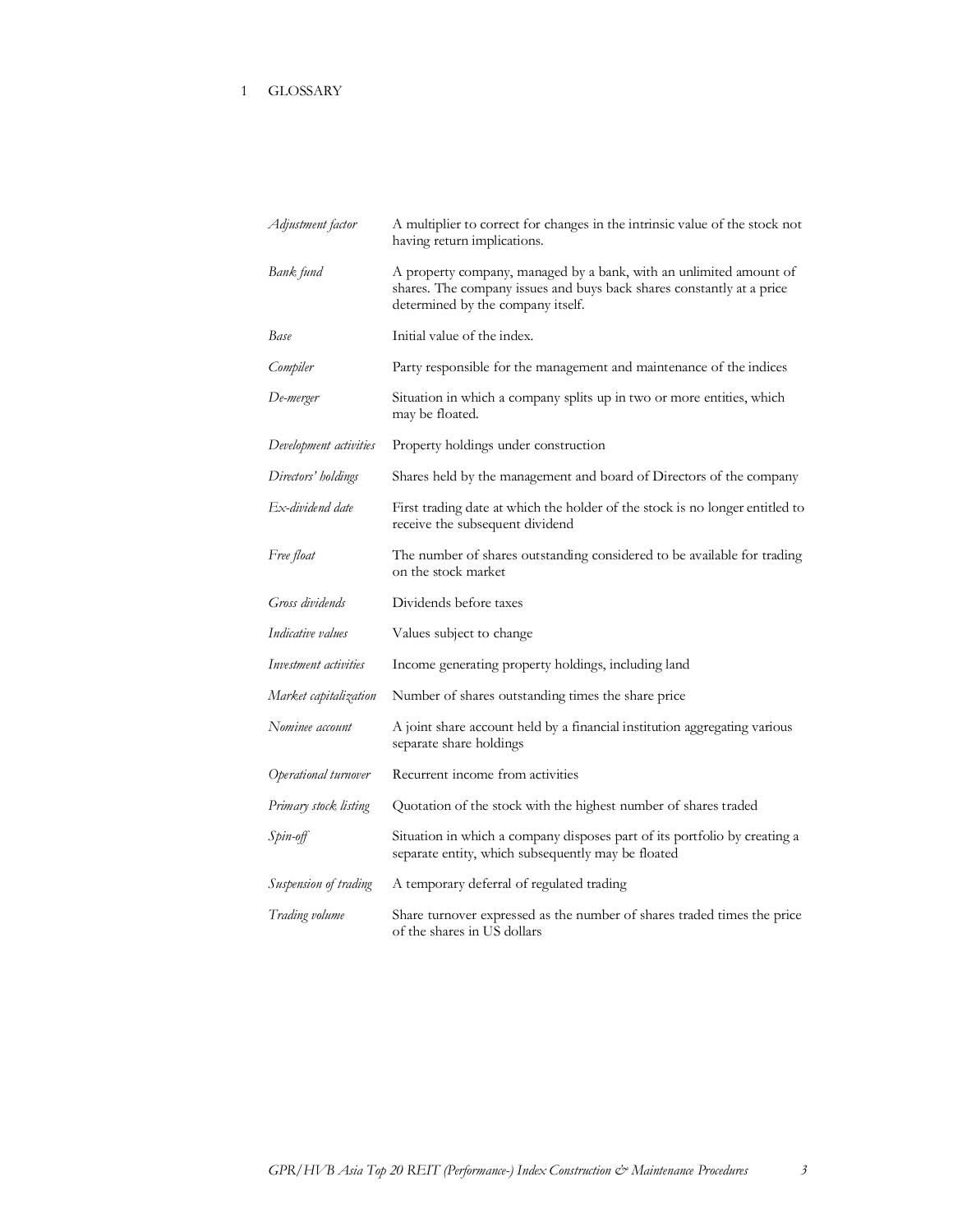*GPR/HVB Asia Top 20 REIT (Performance-) Index Calculation Procedures*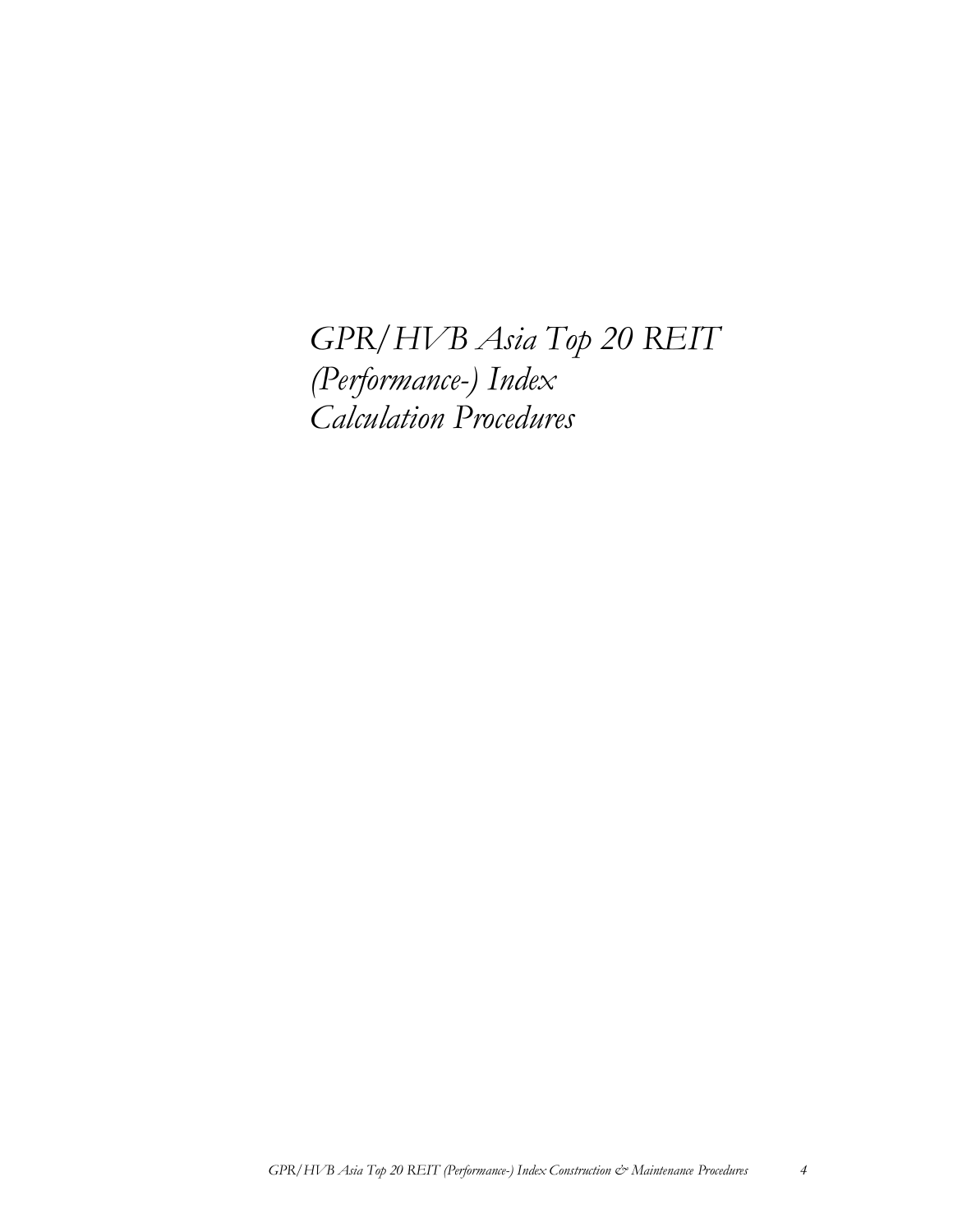## 2 COMPOSITION OF THE GPR/HVB ASIA TOP 20 REIT (PERFORMANCE-) INDEX

- 2.1 The GPR/HVB Asia Top 20 REIT (Performance-) Index is an equal weighted index and based on shares of companies included in the GPR General Index, and is composed in such a way that it is considered to be representative for the movements in the Asian property share market.
- 2.2 The GPR/HVB Asia Top 20 REIT (Performance-) Index includes the 20 stocks with the highest monthly trading volume, measured as the twelve month trading volume in euro over the previous twelve months. If a company has a track record of less than twelve months, the monthly trading volume is measured as the six month trading volume in US dollars over the previous six months.
- 2.3 Only stock exchange quoted companies are eligible for inclusion in the GPR/HVB Asia Top 20 REIT (Performance-) Index, and companies that are organized as a real estate investment trust. Companies are selected if their annual trading volume exceeds EUR 25 million.
- 2.4 Companies are eligible for inclusion if the 12-month historical rolling dividend yield exceeds 0.5 percent in each of the past three months. If a company is already a constituent of the GPR/HVB Asia Top 20 REIT (Performance-) Index, then it will only be excluded if its twelve month historical rolling dividend yield is below 0.5 percent in each of the past three months. If a company has a track record of less than twelve months, but it displays a dividend yield of more than 0.5 percent in each of the past three months, then it is eligible for inclusion. Special dividend payments by a company are not taken into account for the determination of their twelve month historical rolling dividend yield. If a company has a track record of less than 12 months, but it displays an estimated dividend yield of more than 0.5% for a 12 month period then it is eligible for inclusion.
- 2.5 Companies are eligible for inclusion if they have a primary listing in Hong Kong, Singapore or Japan.
- 2.6 If there are less than 20 companies that apply to articles 2.4 and 2.5, then this number of companies will be included in the GPR/HVB Asia Top 20 REIT (Performance-) Index.
- 2.7 Companies are selected if their free float market capitalization exceeds EUR 50 million. Free float is reduced to reflect share holdings of more than 10% of the shares outstanding. Combinations of holdings under ten percent never qualify, unless these smaller holdings belong to one fiscal entity. Directors' holdings never qualify as free float, even when these holdings fall below ten percent. Nominee accounts are always considered to be part of available market capitalization. In case both a parent and a daughter company are part of the index, the free float of the daughter company will be lowered to reflect the stake of the parent company in the daughter company.
- 2.8 Companies are included for which at least 75% of operational turnover is derived from investment activities (property investment companies) or investment and development activities combined (hybrid property companies). In the latter case at least 25% of operational turnover needs to be derived from investment activities.
- 2.9 Operational turnover is determined using figures of the latest available financial statements of the property company. If operational turnover cannot be derived from these financial statements, property assets will serve as the criterion to determine inclusion.
- 2.10 The GPR/HVB Asia Top 20 REIT (Performance-) Index includes office, residential, retail, industrial, diversified, hotel and healthcare property companies. Whenever a company derives at least 60% of operational turnover from one specific property type, the compiler considers this company to be specialized in this property sector. For companies in the hotel and healthcare sector, it must be certain they are an investor and not an operator. The financial information needs to be clear on how the income is derived, from which activities. In case of doubt, the company will not be included.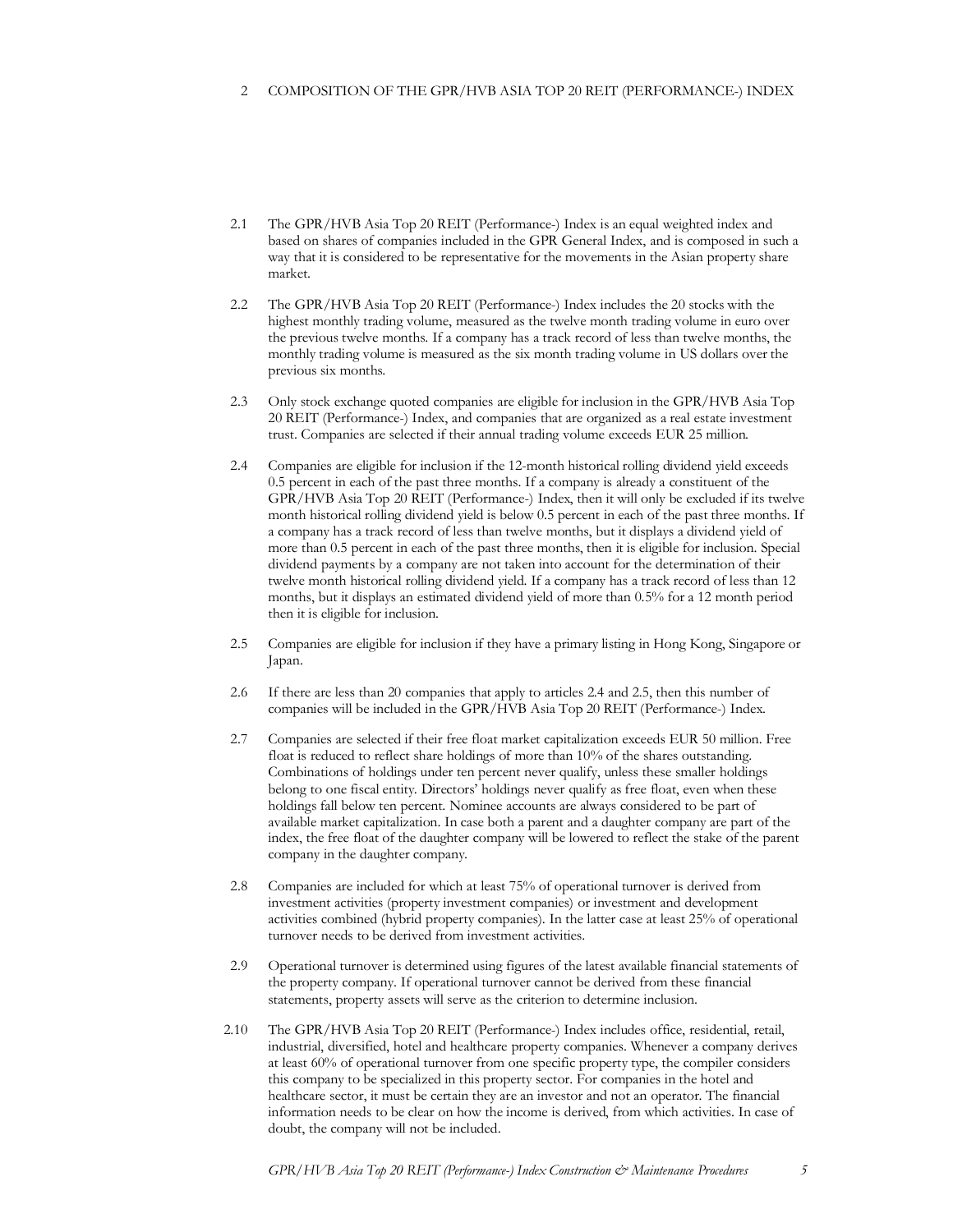- 2.11 The stocks included in the GPR/HVB Asia Top 20 REIT (Performance-) Index are assigned an equal weighting at the rebalancing date. Thereafter, company weights fluctuate to reflect changes in prices, and number of shares.
- 2.12 Country weights are the sum of weighting factors of individual constituents in every country.
- 2.13 In case of exclusion of a company from the index, the compiler will not assign another company for inclusion.
- 2.14 There are no investments in funds whose taxation basis is not subject to a German tax certificate in terms of Sec. 5 para. 1 no. 3 Investment Tax Act ("InvStG") (verifying that the fund's income determination complies with German tax principles and appropriately published in the German electronic Federal Gazette) resulting in the investors' penalty taxation according to Sec. 6 InvStG.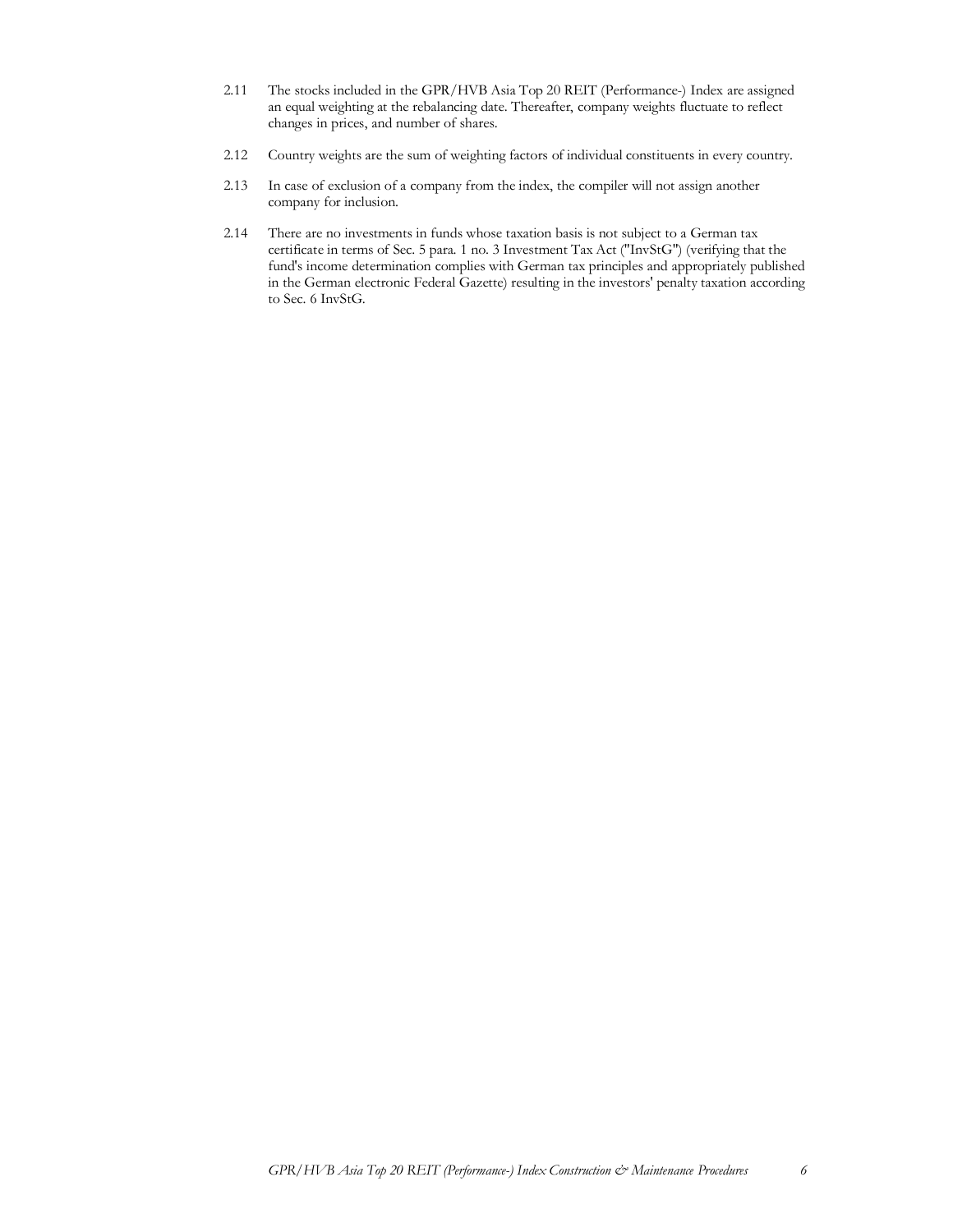#### 3 CALCULATION OF THE GPR/HVB ASIA TOP 20 REIT (PERFORMANCE-) INDEX

- 3.1 The value of the GPR/HVB Asia Top 20 REIT (Performance-) Index is based on total return calculations. The components of total return are price return and dividend return.
- 3.2 The base date of the GPR/HVB Asia Top 20 REIT (Performance-) Index is September 29, 2006 and the base value is 100.
- 3.3 Share prices are closing prices established during normal, regulated trading on the stock exchange of primary listing.
- 3.4 Share prices used are most recent closing trade prices. See the Price Source Appendix for an explanation.
- 3.5 The GPR/HVB Asia Top 20 REIT (Performance-) Index reflects gross dividend payments adjusted for withholding taxes at the following percentage rates: Japan (15%), Hong Kong  $(0\%)$ , and Singapore  $(20\%)$ .
- 3.6 Dividends are included in the index at the ex-dividend date.
- 3.7 Dividends paid out by a company are immediately reinvested at the first index calculation.
- 3.8 Foreign exchange rates are WM/Reuters London close rates. The service sets a daily standard for the foreign exchange rates required for index calculation, investment management and portfolio valuation. At short intervals before and after 16:00 hrs London time, representative bid and offer rates against the US dollar for some 112 currencies are selected from a wide range of contributing banks and foreign exchange dealers. Anomalous data are screened out, and a median rate selected for each currency. The choice of 16:00 London time as the reference point for the rates captures a large selection of timely quotes from Continental European contributors to the Reuters system and reflects the peak trading period for the London and New York foreign exchange markets. The rates include contributions on a global basis, making them relevant for valuation purposes in all the world's time zones. In the event that WM/Reuters Closing Spot Rates are not published by the WM Company, the previous day's rates will be used to calculate the GPR/HVB Asia Top 20 REIT (Performance-) Index.
- 3.9 If for any reason the stock price or a foreign exchange rate is not known or deemed to be unreliable the compiler will, after proper inquiries have been made with the relevant pricing source, calculate the index on the basis of the most recent price for that stock or foreign exchange rate which is known to him.
- 3.10 The index may not invest more than 20% of their assets in securities issued by the same entity, provided however that for one issuer (and one only) this limit may be raised to 35%. In consequence, a security may not represent more than 20% of the index, provided however that one security (and one only) may represent up to 35% of the index.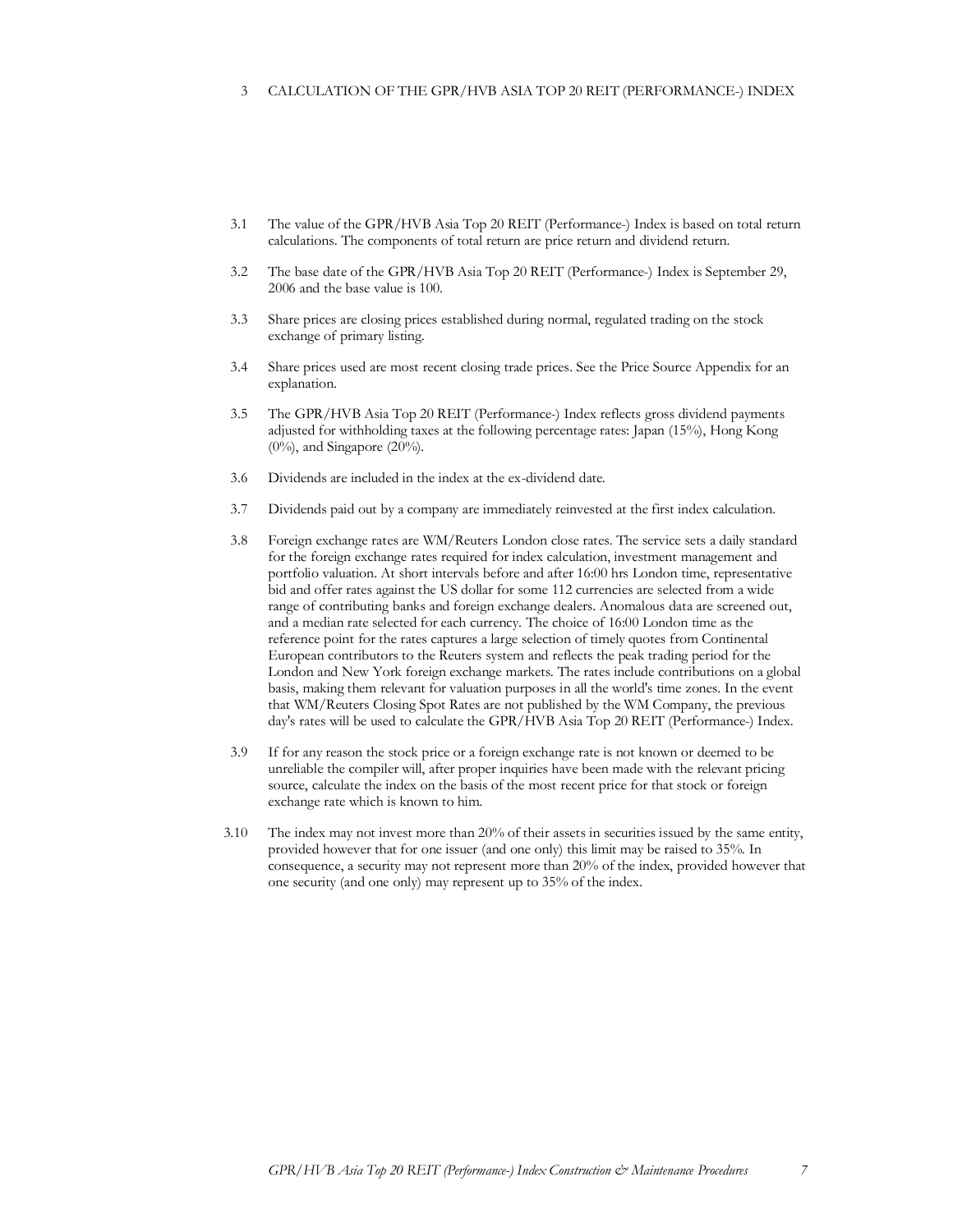## 4 PUBLICATION OF THE GPR/HVB ASIA TOP 20 REIT (PERFORMANCE-) INDEX

- 4.1 The current value of the GPR/HVB Asia Top 20 REIT (Performance-) Index will be published once a day.
- 4.2 Index values calculated on calendar days except Saturdays, Sundays, Easter and December 25 and 26 will be published on the first trading day following calculation.
- 4.3 All index values will remain indicative index values until the fifth trading day of the month following publication of the index. Any changes in the indicative index values will be reported at that time.
- 4.4 After the fifth trading day, no changes to the index can occur.
- 4.5 The compiler of the GPR/HVB Asia Top 20 REIT (Performance-) Index reserves the right to delay publication of values of the index or to suspend or cease publication, if in his opinion circumstances prevail which prevent the proper calculation of the index.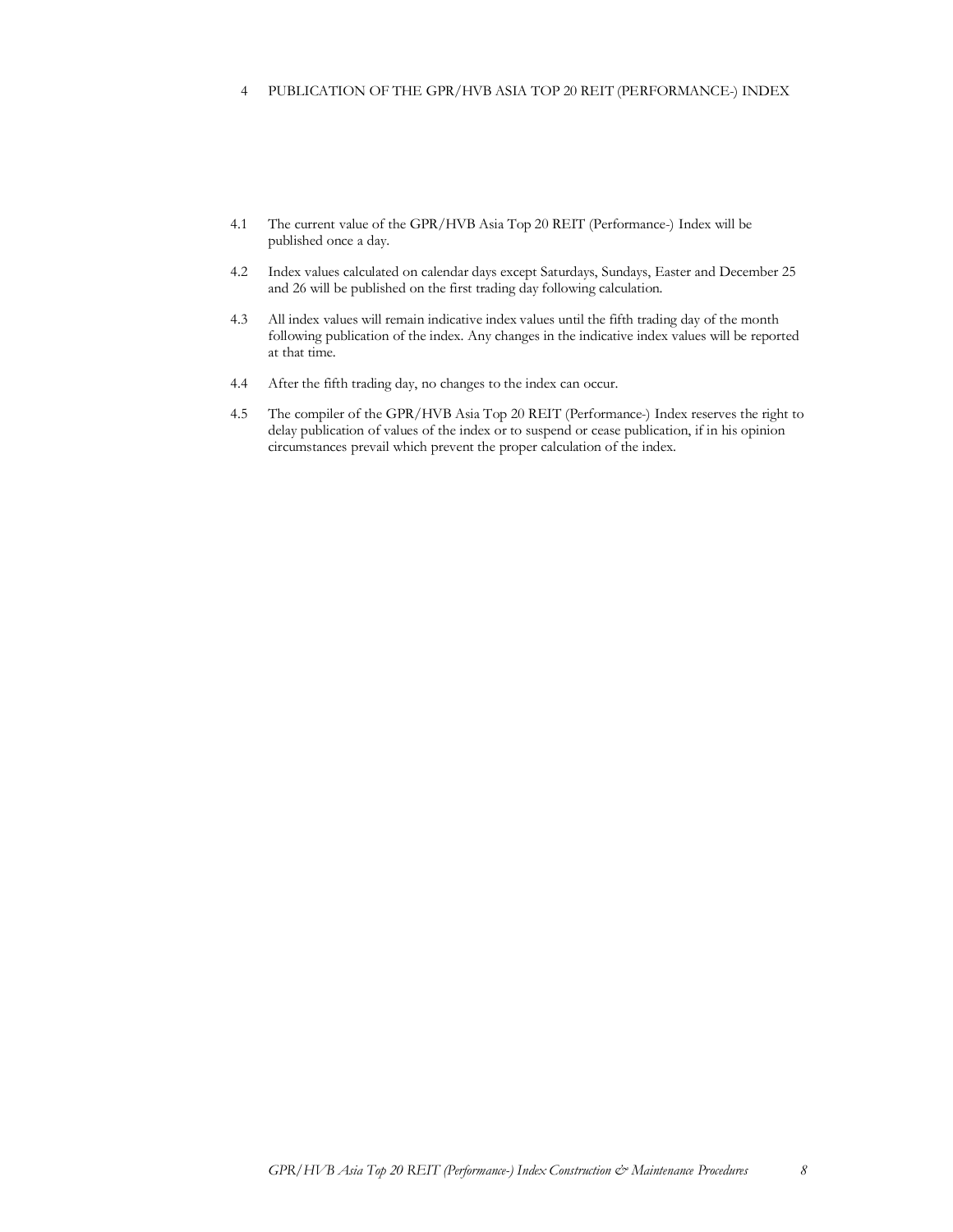## 5 PERIODIC ADJUSTMENT OF THE GPR/HVB ASIA TOP 20 REIT (PERFORMANCE- ) INDEX

## *General Rules*

- 5.1 The aim of the compiler of the GPR/HVB Asia Top 20 REIT (Performance-) Index when making a periodic adjustment is to ensure that the weighting and selection of the component countries and stocks remains in accordance with the basic principles of the Index, as described in chapter 2.
- 5.2 Periodic adjustments to the selection and base weighting of stocks and countries in the GPR/HVB Asia Top 20 REIT (Performance-) Index will occur semi-annually on the 31st of March and the 30<sup>th</sup> of September, or the first trading date afterwards in case of non-week days or public holidays.
- 5.3 Changes in the selection and base weighting of countries or in the selection of stocks will be announced one month before occurrence of the adjustment. The compiler will publish a main list as well as a replacement list. The replacement list is ranked in order of first substitute and serves as a backup in case companies on the main list do not meet the inclusion criteria in the time frame between publication and adjustment. Any exclusion from the main listing will be reported immediately.
- 5.4 Periodic adjustment to the selection and base weighting of stocks and countries included in the GPR/HVB Asia Top 20 REIT (Performance-) Index may not change the historic value of the index.
- 5.5 The selection of stocks included in the GPR/HVB Asia Top 20 REIT (Performance-) Index shall be adjusted semi-annually on the basis of monthly trading volume on an absolute basis over the past year on the primary stock exchange. The stocks trading the largest monthly volume on the relevant exchange will be selected.
- 5.6 If there has not been a publication of monthly trading volume throughout the entire period, adjustments will be based on the longest possible period within that year.
- 5.7 If a stock has multiple listings only the primary listing will be considered.
- 5.8 The weighting of stocks included in the GPR/HVB Asia Top 20 REIT (Performance-) Index shall be adjusted semi-annually on an equal basis.
- 5.9 In cases, which are not explicitly defined in the rules for periodic adjustment, periodic adjustment will be carried out in spirit of the aims mentioned in chapter 2.

#### *Company Structure Changes*

- 5.10 In case of a merger or acquisition in which all of the companies involved are in the index, only one company will continue to be part of the Index. The compiler will not assign another company for inclusion. The final return will reflect the offer price or the latest trade; whichever is highest.
- 5.11 In case of a merger or acquisition in which one of the companies involved is in the GPR/HVB Asia Top 20 REIT (Performance-) Index and the other company does not meet the criteria as expressed in chapter 2, the company resulting from the activity will have to comply with these criteria in order for the company to remain included in the GPR/HVB Asia Top 20 REIT (Performance-) Index. If the resulting company fails to meet these criteria, the company will be excluded.
- 5.12 Newly listed companies become eligible for inclusion in the GPR/HVB Asia Top 20 REIT (Performance-) Index at the first rebalancing date following 6 months after the first day of trading.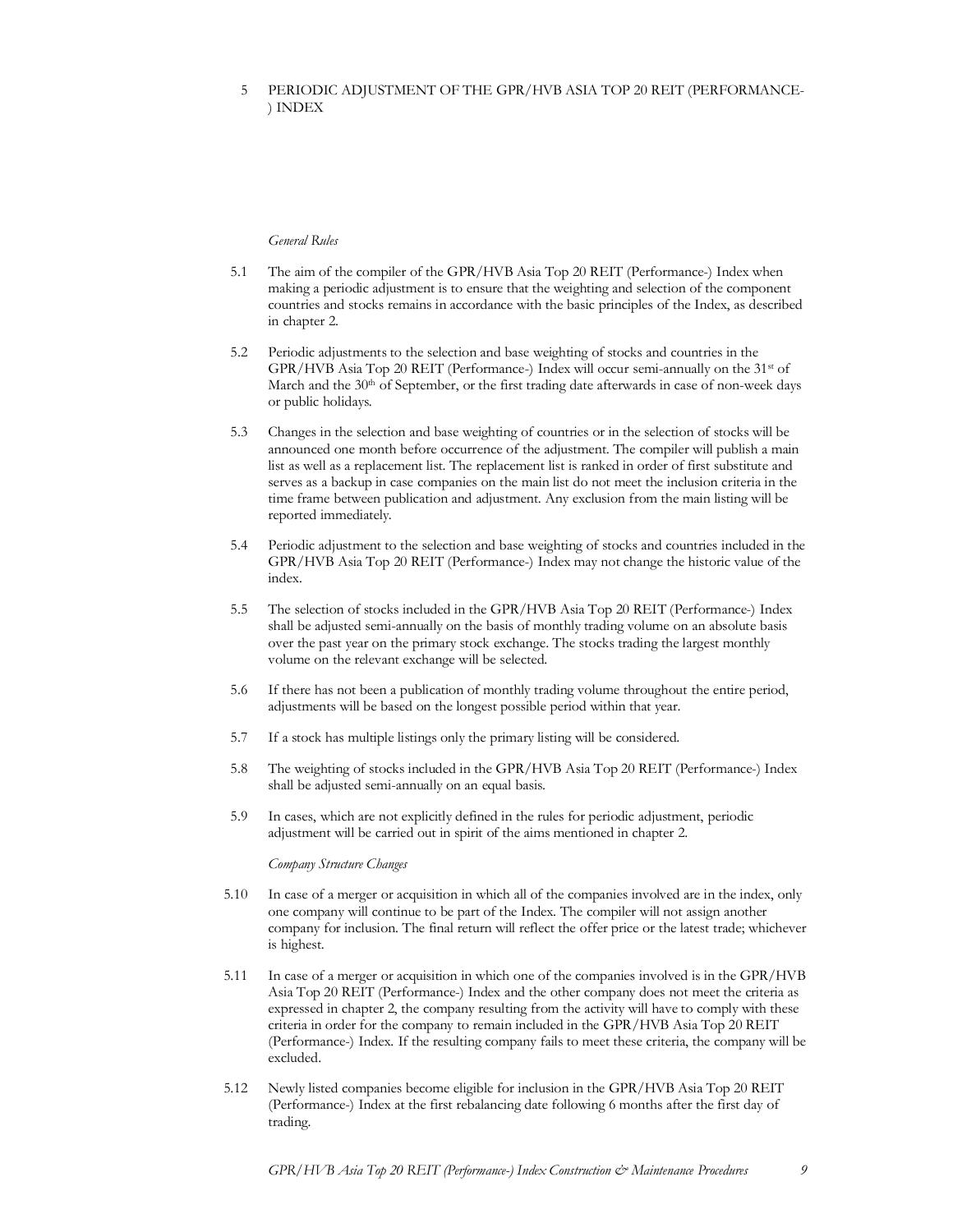- 5.13 After the occurrence of a de-merger of a company included in the GPR/HVB Asia Top 20 REIT (Performance-) Index, both the original and/or the newly created entities will immediately become part of the index whenever the new entities meet the criteria of chapter 2.
- 5.14 After the occurrence of a spin-off of part of a company included in the GPR/HVB Asia Top 20 REIT (Performance-) Index, only the original company will remain part of the index. The spin-off will be treated as an initial public offering.
- 5.15 In case of a suspension of trading in a company, the price of the share will remain the price of the last trade in the companies' shares, reflecting a zero return. The weight of the company in the GPR/HVB Asia Top 20 REIT (Performance-) Index will remain unchanged. In case the suspension eventually leads to a bankruptcy, the loss of the investment will be taken on the filing date. Whenever the suspension continues for more than three consecutive months, the share price will be set at zero, assuming a total loss of the investment.

*Company Capital Changes*

- 5.16 The amount of shares outstanding will be changed to reflect seasoned offerings and share repurchases at the day of occurrence.
- 5.17 If a company goes bankrupt, the index will reflect the return by setting the price at zero, in order to reflect a total loss of the investment.
- 5.18 In case of a stock split, a stock dividend, a poison pill, a rights issue or a bonus issue the number of shares will be adjusted. Furthermore, an adjustment factor is implemented to ensure continuity of return calculations.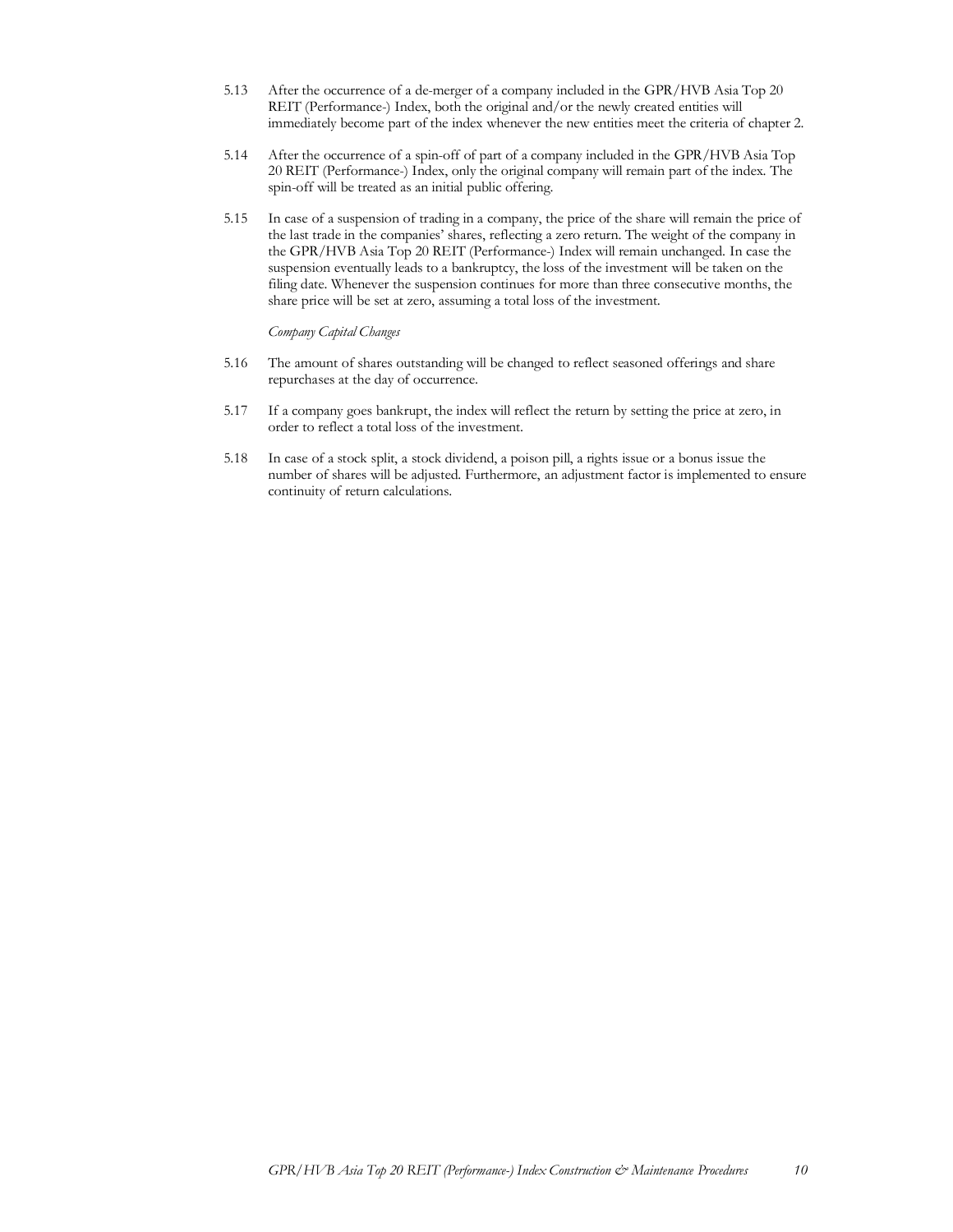## 6 FINAL PROVISIONS FOR THE GPR/HVB ASIA TOP 20 REIT (PERFORMANCE-) INDEX

- 6.1 Global Property Research acts as the compiler of the GPR/HVB Asia Top 20 REIT (Performance-) Index.
- 6.2 The compiler of the GPR/HVB Asia Top 20 REIT (Performance-) Index is responsible for the daily administration of the index. The compiler of the GPR/HVB Asia Top 20 REIT (Performance-) Index is also responsible for decisions regarding the interpretation of these rules.
- 6.3 In cases for which the rules make no provision, but which require immediate action, the compiler of the GPR/HVB Asia Top 20 REIT (Performance-) Index shall decide to the best of his ability and within the spirit of and in accordance with the aim of the rules.
- 6.4 These rules may be amended, which may also lead to a change in the GPR/HVB Asia Top 20 REIT (Performance-) Index. There must be a period of at least three months between the date of publication of a proposed amendment and the date on which it comes into effect, unless the amendment does not conflict with any interest of the parties involved. No responsibility is accepted for damages arising from an amendment to the rules of the GPR/HVB Asia Top 20 REIT (Performance-) Index.
- 6.5 The compiler of the GPR/HVB Asia Top 20 REIT (Performance-) Index shall make every effort to safeguard the accuracy of the composition, publication and adjustment of the GPR/HVB Asia Top 20 REIT (Performance-) Index in accordance with the applicable rules. However, the compiler of the Index accepts no responsibility whatsoever for any inaccuracy in the share prices, the calculation and publication of the index, the information used to make adjustments neither in the Index nor in the adjustments themselves.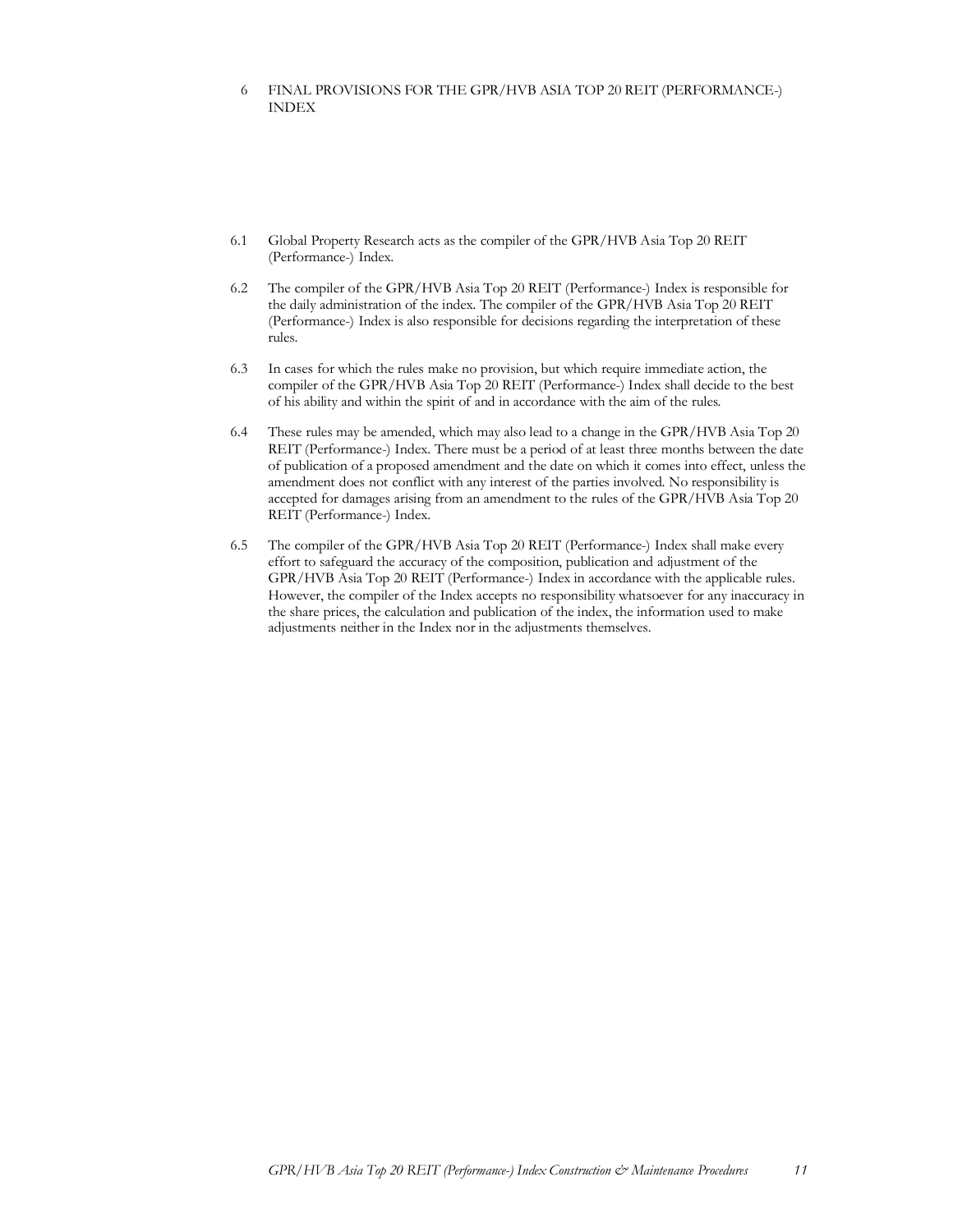*Appendix*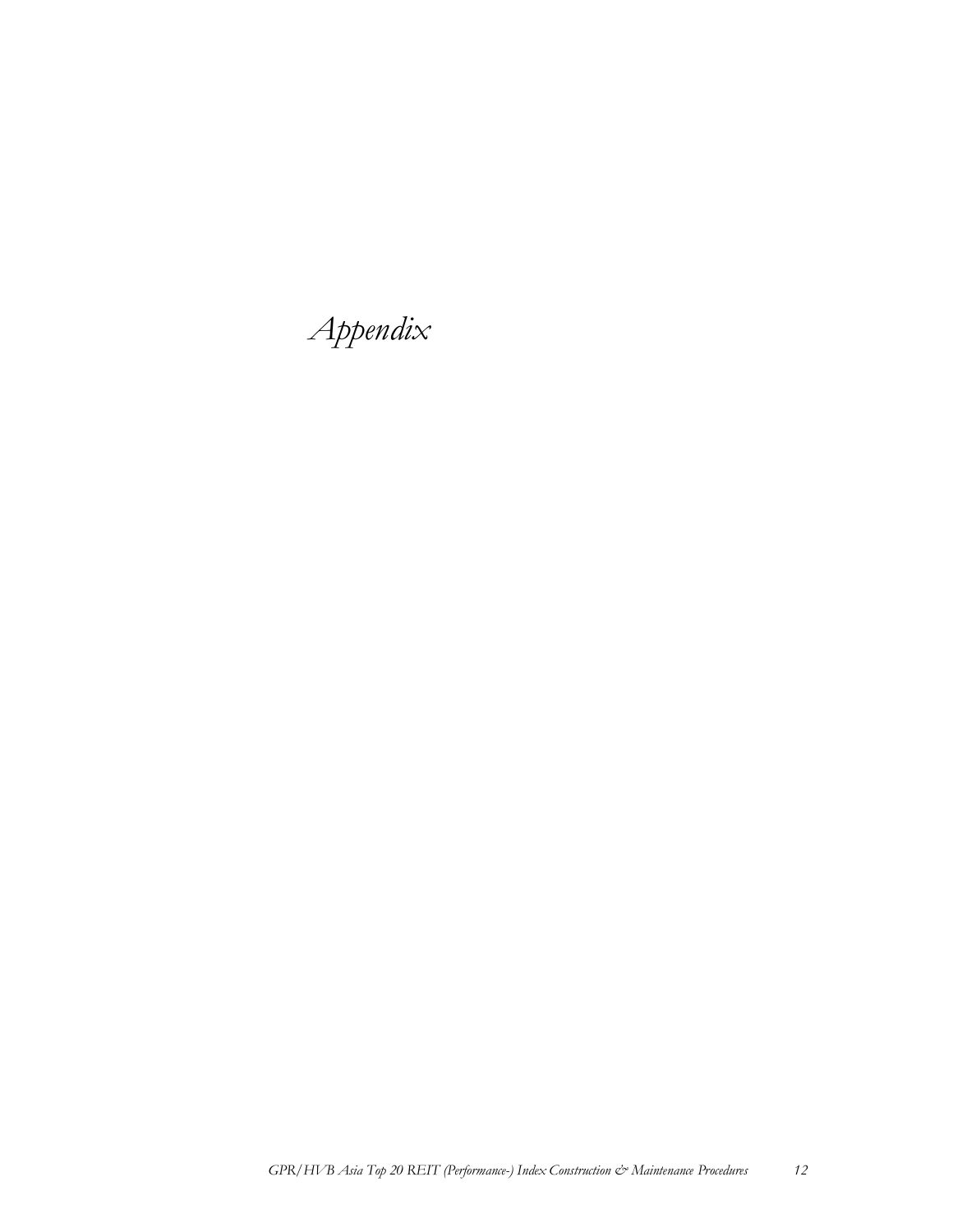## 7 TECHNICAL APPENDIX

#### 7.1 Deriving returns for individual shares

Using the stock price and dividends the returns for the individual companies can be determined. We will assume calculation of the GPR Indices in euro. The following equation describes the calculation of the performance index returns:

$$
r_{i,t}^{\epsilon} = \frac{P_{i,t}^{\epsilon} + D_{i,t}^{\epsilon} - P_{i,t_0}^{\epsilon}}{P_{i,t_0}^{\epsilon}}
$$

In which,

| $\overline{r}_{\scriptscriptstyle i,t}^\epsilon$                                                                   | Return of share <i>i</i> in euro in period $(t_0, t_1)$ |
|--------------------------------------------------------------------------------------------------------------------|---------------------------------------------------------|
| $\boldsymbol{P}_{\scriptscriptstyle i{\scriptscriptstyle,}t{\scriptscriptstyle 1}}^{\scriptscriptstyle\mathsf{E}}$ | Price of share <i>i</i> at time $t_i$ in euro           |
| $\boldsymbol{D}_{\scriptscriptstyle i{\scriptscriptstyle f} \scriptscriptstyle 1}^{\scriptscriptstyle 6}$          | Dividend on share $i$ at time $t_i$ in euro             |
| $\overline{P}_{\scriptscriptstyle i,t\scriptscriptstyle 0}^{\scriptscriptstyle\epsilon}$                           | Price of share <i>i</i> at time $t_0$ in euro           |
|                                                                                                                    | Latest trading day                                      |

The following equation describes the calculation of the price index in local currency:

$$
r_{i,t}^{LOC} = \frac{P_{i,t1}^{LOC} - P_{i,t0}^{LOC}}{P_{i,t0}^{LOC}}
$$

In which,

 $\boldsymbol{r}^{\text{\tiny LQ}}_{\scriptscriptstyle i,t}$ *LOC* Return of share *i* in local currency in period *(t<sup>0</sup> , t1 )*  $\bm{P}^{\scriptscriptstyle LOC}_{\scriptscriptstyle i,n}$ *i*,*t*1 Price of share *i* at time *t<sup>1</sup>* in local currency  $\bm{P}^{\scriptscriptstyle LOC}_{\scriptscriptstyle i,t0}$ *i*,*t* 0 Price of share *i* at time *t<sup>0</sup>* in local currency *t* Latest trading day

## 7.2 Deriving returns on countries

Combining the returns described above with weight of each company, we can calculate the country return. We do this by creating a portfolio with a certain initial value. We first determine the amount of money that needs to be invested in each company by dividing one by the number of companies; each company has therefore an equal weight. The amount of money invested in the company is the value of the portfolio times the weight of the company in the index. When the amount of money that will be invested in a specific company is known, we need to calculate the number of shares that are bought in the company to come to the actual investment. The amount of shares that is bought equals the investment in the company divided by the price of one share in the company.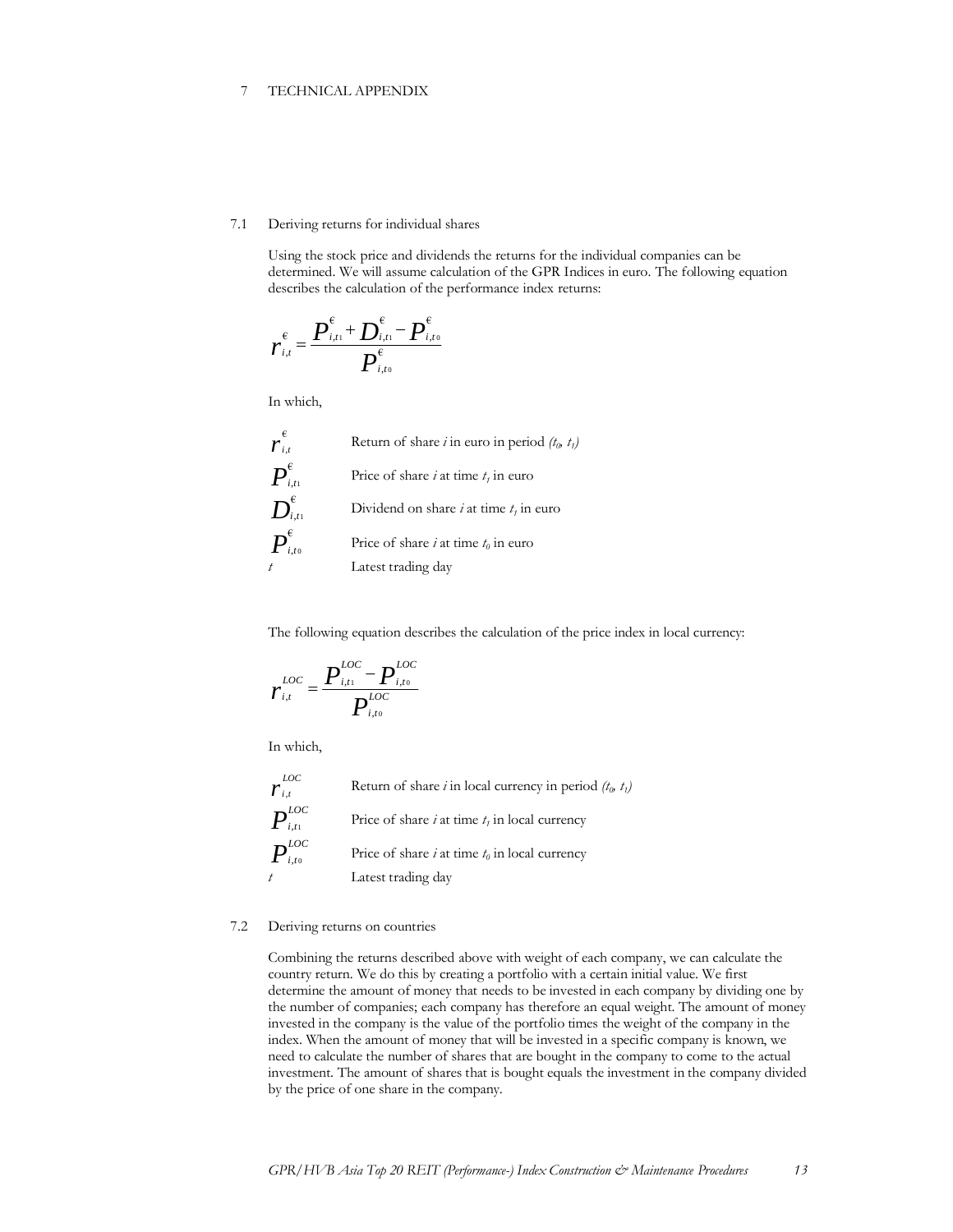The following equation describes the calculation of the weight of a company in the index:

$$
\boldsymbol{W}_{i,t0}^{\epsilon} = \frac{1}{n}
$$

in which,

$$
W_{i,t0}^{\epsilon}
$$
 Weight of company *i* at base date  
*n* Number of stocks included in the index

The return on the country index is a comparison of the portfolio value with the initial value. The following section elaborates on this.

We assume that at the base date a certain amount is invested in the property companies that comply with the selection criteria. In each company, an amount corresponding to the weight  $W_{\nu 0}$  times the total investment of the portfolio  $I_{\nu 0}$  will be invested. The amount of shares invested at the base date in company *i* equals the investment in company *i* divided by the price of a single share in company *i* at the base date *t<sup>0</sup>* .

The number of shares that will be invested is needed to determine the change in value and the total dividend amount of the investment in a specific share. We calculate the value of the investment in share *i* after one period by multiplying the number of shares invested at the beginning of the period with the sum of the price and the dividend at the end of the same period.

The value of the investment in company *i* is now calculated by multiplying the amount of shares in the company with the return made on a single share:

$$
\boldsymbol{I}_{i,t}^{\epsilon} = \left(\boldsymbol{I}_{t_0}^{\epsilon} * \boldsymbol{W}_{i,t_0}^{\epsilon}\right) * \boldsymbol{r}_{i,t}^{\epsilon}
$$
 in which,



The total value of the index at  $t$  is calculated by taking the sum of the value of all investments in the index at time *t*, as the next equation shows. The value of the index is the sum of all returns on the investments of all shares at time *t*.

$$
\boldsymbol{I}_{t}^{\epsilon} = \boldsymbol{I}_{t0}^{\epsilon} \sum_{i=1}^{N_{t-1}} \boldsymbol{W}_{i,t0}^{\epsilon} \boldsymbol{\ast} \boldsymbol{r}_{n,t}^{\epsilon}
$$

in which,

$$
\int_{t}^{\varepsilon}
$$
 Value of the index at time *t*

Because the sum of the weights of the funds is 1 per definition, the equation can be re-written as follows:

$$
\boldsymbol{I}_{t}^{\epsilon} = \boldsymbol{I}_{t0}^{\epsilon} \left( 1 + \sum_{n=1}^{N_{t-1}} (\boldsymbol{W}_{n,t0}^{\epsilon} \boldsymbol{r}_{n,t}^{\epsilon}) \right)
$$

in which,

 $N_{\scriptscriptstyle t0}$ 

Number of companies that met the inclusion criteria at time 
$$
t_0
$$